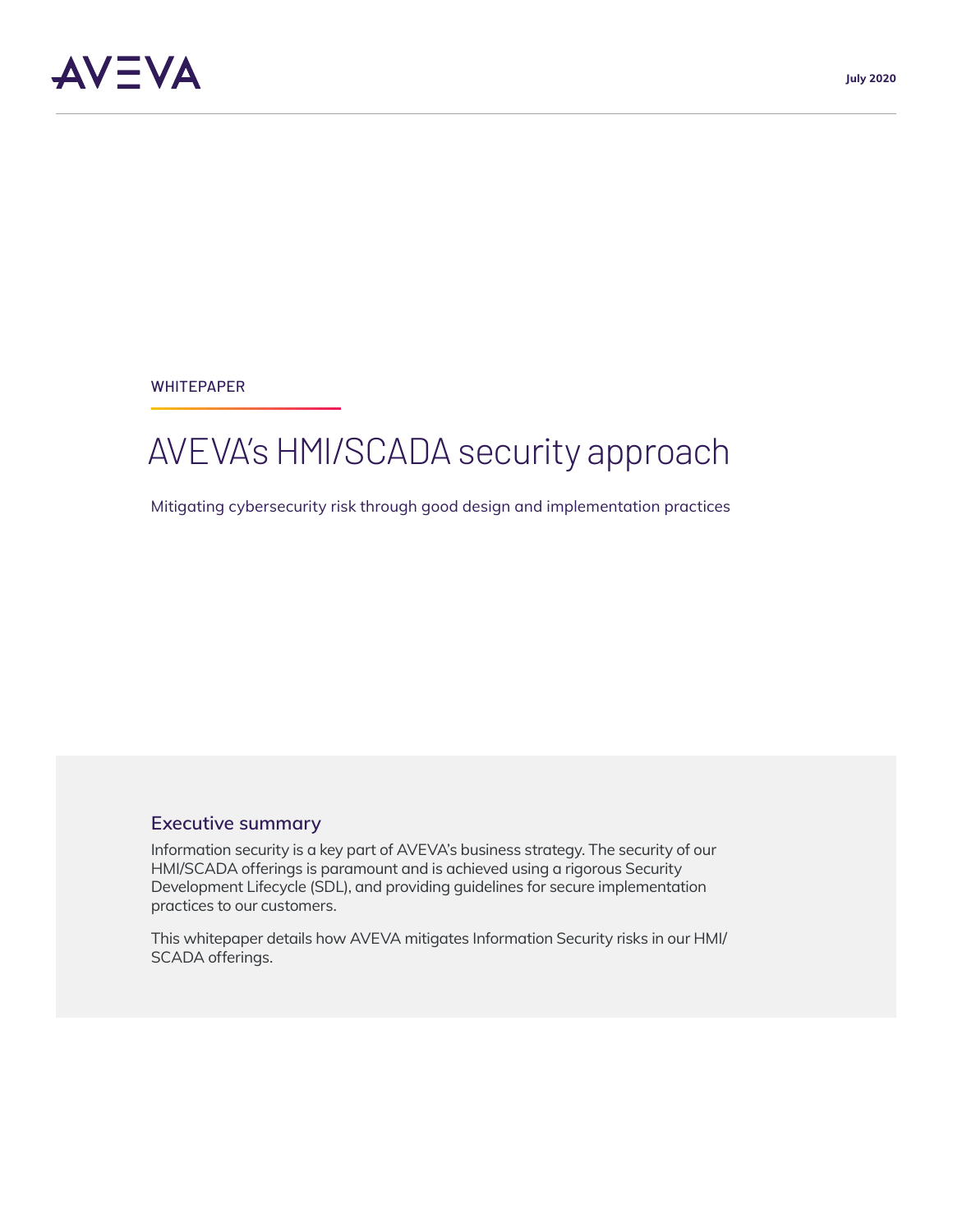## Introduction

AVEVA has been involved in the development and deployment of HMI/SCADA systems for over 30 years. Our HMI/SCADA systems continue to empower our customers to automate, optimize and get the most out of their industrial processes. Our customers use our products across a wide variety of industries, including Chemicals, Food and Beverage, Infrastructure, Life Sciences, Marine, Mining, Oil and Gas, Power and Utilities, Pulp and Paper, Steel Fabrication and Water and Wastewater.

Across our industrial and critical infrastructure customers, safety and reliability is the foundation of their operations ensuring safety of people (both employee and public), environmental safety and reliable operations.

At AVEVA, the safety and security of your operations including your applications and environment is our top priority and is why we follow industry best practices to continually improve the security posture of AVEVA applications.

### **Shared responsibility**

AVEVA follows a rigorous Security Development Lifecycle (SDL) to ensure our products are as secure as possible.

Our customers then install and configure these products in their environments, building applications to suit their needs. Customers and integrators must also follow good security practices to ensure that the resulting system is well designed and maintained to mitigate security vulnerabilities.

The following sections:

- Describe AVEVA's Security Development Lifecycle (SDL)
- Make recommendations for securing the customer environment
- Make recommendations for secure application development and deployment

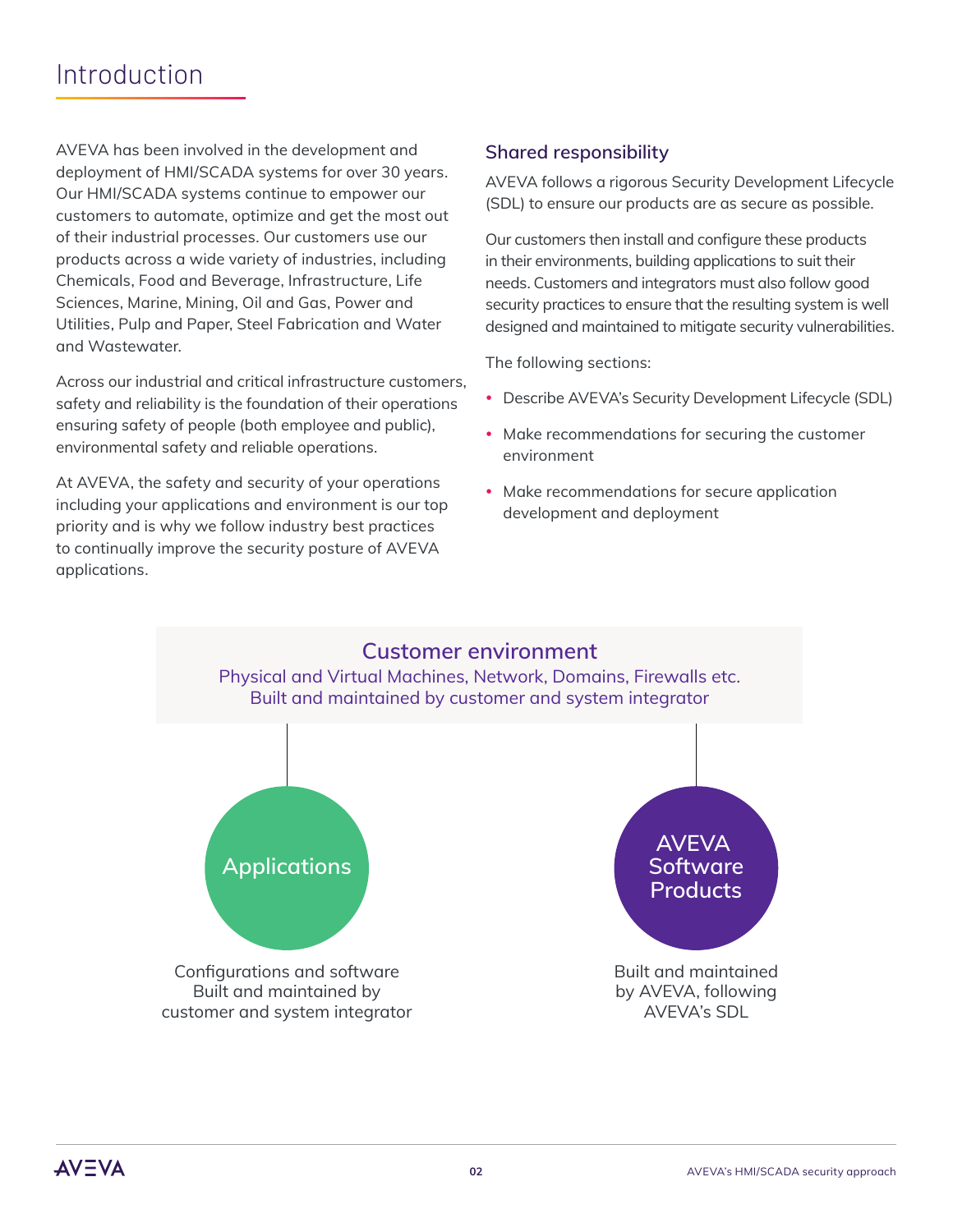## AVEVA's Security Development Lifecycle

AVEVA's Security Development Lifecycle (SDL) is a core element of our Software Development Process (SwDP) framework. Our Quality Management System (QMS) and SwDP are regularly evaluated and maintained to incorporate process efficiencies, improved quality and security practices, and provide better value for our customers.

The SDL process applies to all product offerings and ensures that our applications are developed with security at the core from design and architecture to implementation, testing, and operations.

The SDL is focused on delivering secure software and compliance with industry best practices for designing, developing, and releasing secure software to customers. The following high-level activities occur during all development projects:

- Training
	- **·** Software Developers are required to be trained in SDL practices.
- Requirements
	- **·** The Security Requirements are defined and managed in a Requirements Management System.
	- **·** Security Risk Assessments of requirements are performed.
- Design
	- **·** Security Design Requirements are considered for all projects.
	- **·** Tools are used to identify and mitigate potential security vulnerabilities.
	- **·** Threat Models are developed to better understand potential risks.
- Implementation
	- **·** Static Application Security Testing, Software Composition Analysis, and compiler options are utilized during projects.
	- **·** Unsafe functions are deprecated to reduce risks.
	- **·** Code Reviews ensure compliance with Security Practices.
- Verification Testing
	- **·** Tools are utilized to monitor the application behavior of any security risks.
	- **·** Data validation testing ensures application behavior.
	- **·** Tools are used to determine changes in the product's surface area.
	- **·** Penetration testing is done regularly.
- Release
	- **·** Security Reviews are conducted before each software release.
- Response
	- **·** Incident Response Plans are followed for any anomalies.

Our SDL process is compliant with the ISA/ IEC 62443-4-1 standard for Secure Product Development Lifecycle requirements and has achieved ISASecure SDLA Certification.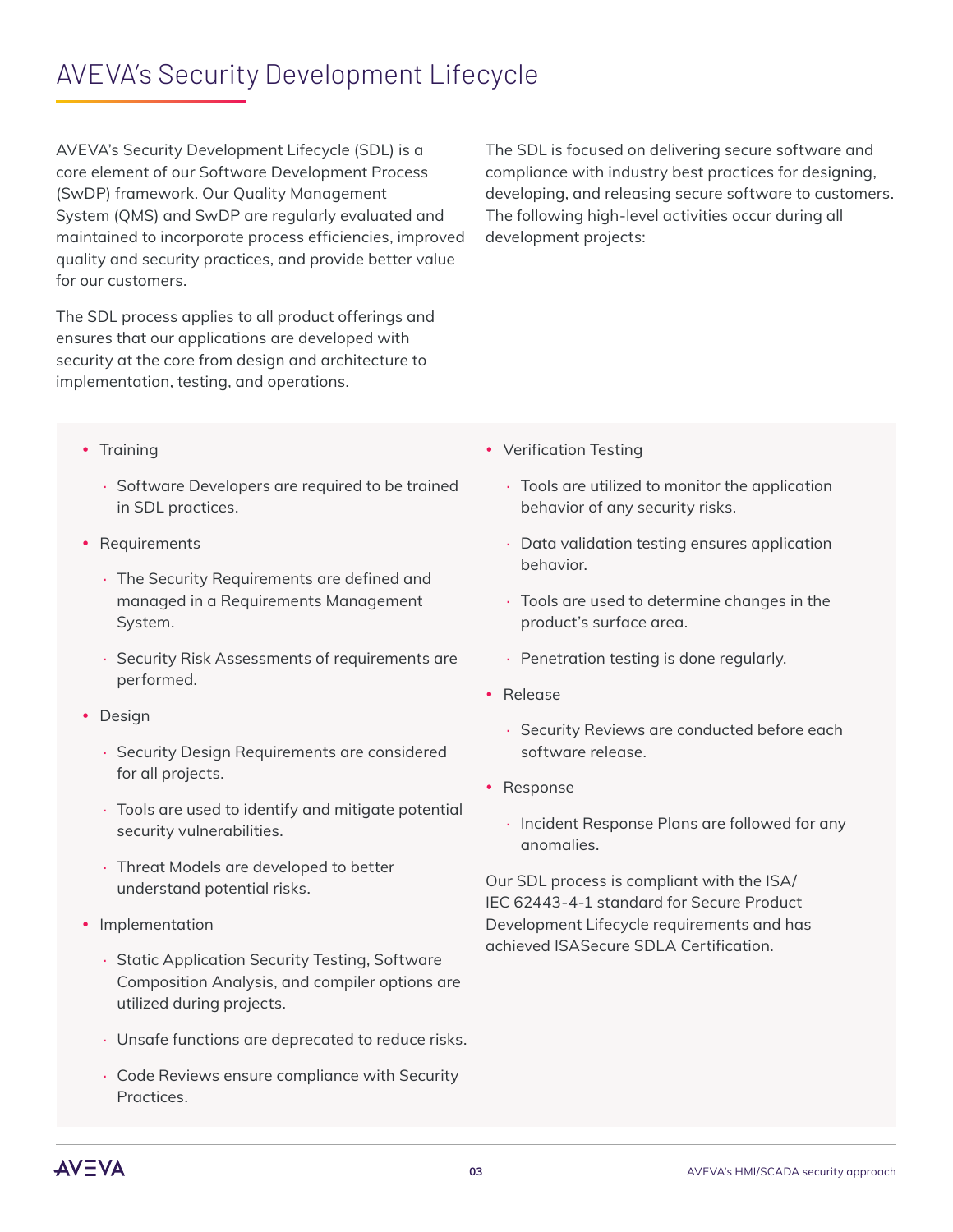## Securing Industrial Control Systems

Industrial Control System (ICS) cybersecurity programs should always be part of broader ICS safety and reliability programs at both industrial sites and enterprise cybersecurity programs because cybersecurity is essential to the safe and reliable operation of modern industrial processes. Threats to control systems can come from numerous sources, including hostile governments, terrorist groups, disgruntled employees, malicious intruders, complexities, accidents, and natural disasters as well as malicious or accidental actions by insiders. ICS security objectives typically follow the priority of availability and integrity, followed by confidentiality.

ICS cybersecurity should be based on the NIST Cybersecurity Framework (CSF) and should also follow the guidelines in NIST SP 800-82. The ISA/IEC 62443 family of standards also contains very useful information. See reference1, 3 and 4 for details.

The NIST CSF consists of the following core functions:

- Identify: Develop an organizational understanding to manage cybersecurity risk to systems, people, assets, data, and capabilities.
- Protect: Develop and implement appropriate safeguards to ensure the delivery of critical services.
- Detect: Develop and implement appropriate activities to identify the occurrence of a cybersecurity event.
- Respond: Develop and implement appropriate activities to take action regarding a detected cybersecurity incident
- Recover: Develop and implement appropriate activities to maintain plans for resilience and to restore any capabilities or services that were impaired due to a cybersecurity incident.

Major ICS cybersecurity objectives found in NIST SP 800-82 are outlined in the following sections.

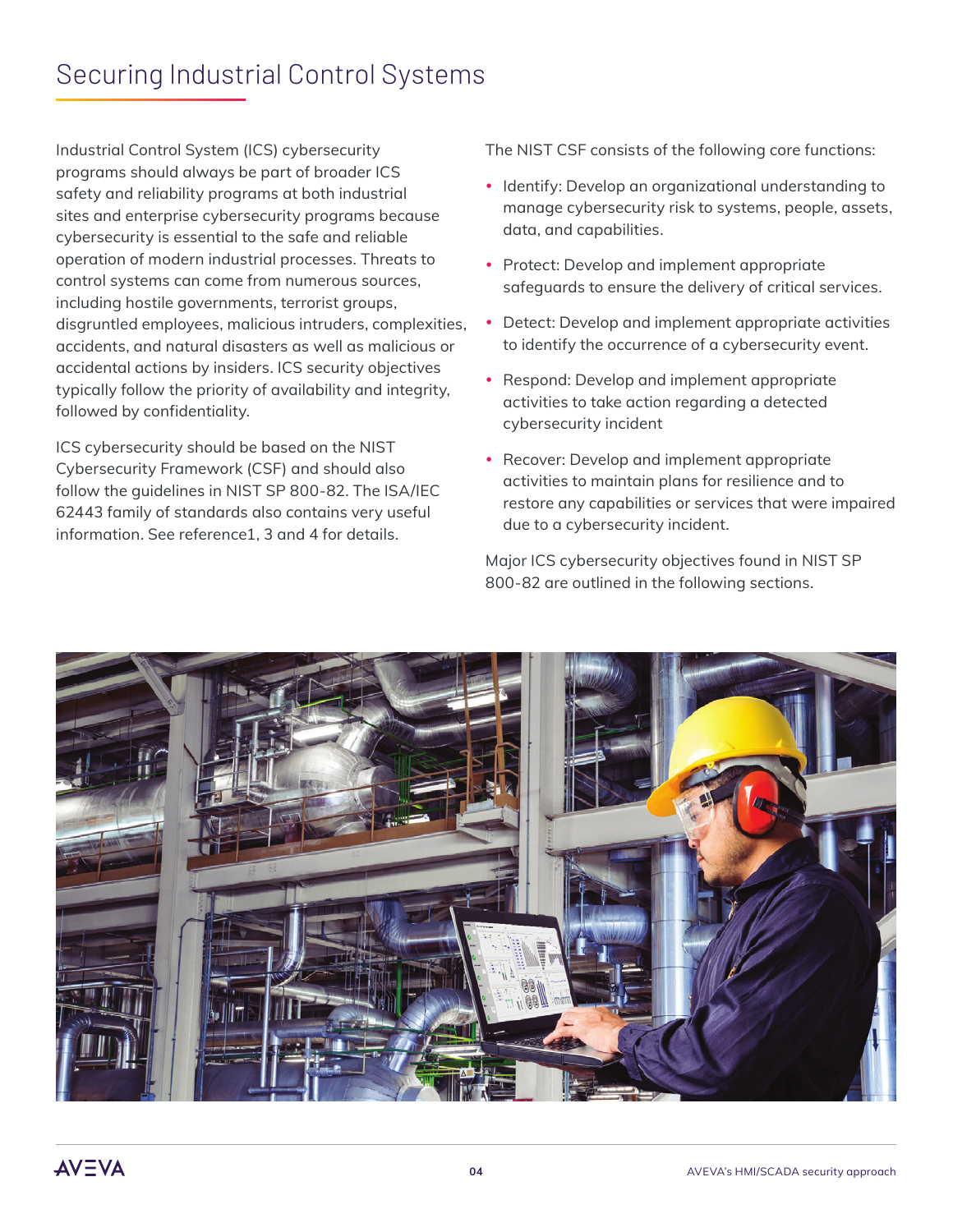#### **Recommended secure network architecture**

Industrial Control Systems (ICS) were traditionally deployed on isolated Operational Technology (OT) networks. This is no longer the case, and convergence with IT networks is commonplace. However, unauthorized access to the OT network could result in unlimited access to the ICS. Therefore, it is important to segment the network and separate different zones using firewalls and virtual network technology. The figure below shows an integrated network architecture showing different zones/segments and mapping these to the SP-99 (Purdue) Model of Control.



### Recommended secure network architecture

**AVEVA**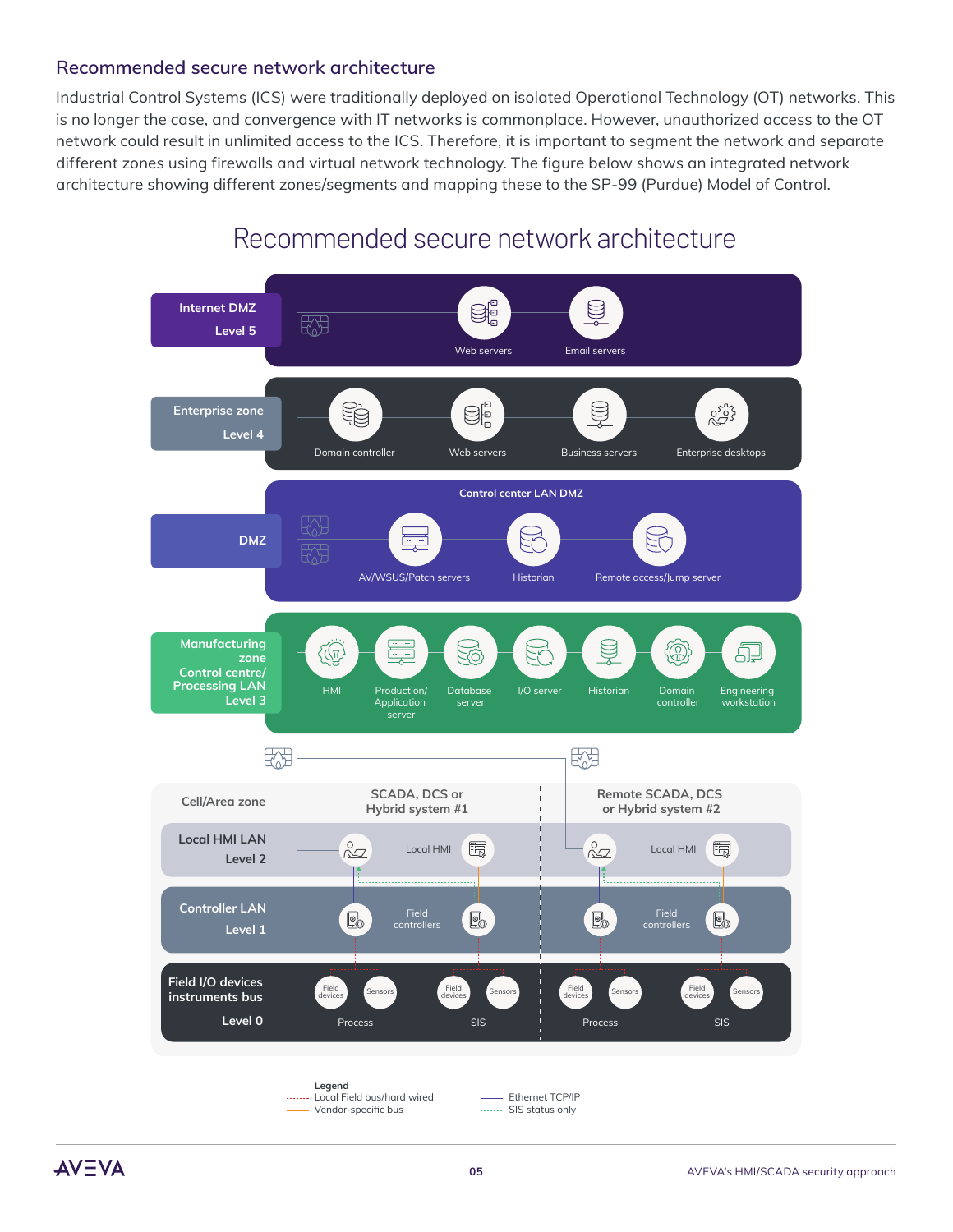### **Physical security**

Physical access to the ICS equipment should be restricted to prevent unauthorized access.

#### **Security patches**

AVEVA performs compatibility testing for Microsoft security patches, and publishes the results on the Security Central Portal that is accessible by customers with Global Customer Support contracts.

Security patches for the host Operating System should be deployed as soon as possible after they are tested for compatibility with the ICS Software. Security patches for the ICS software should be deployed as soon as possible after release.

#### **User privileges and security controls**

Users should be given the least privilege necessary to perform their role functions. Logging and monitoring should be used to provide audit controls. Antivirus software should be installed on all endpoints.

#### **Data integrity**

Data should be restricted from unauthorized modification both in transit and at rest. Secure protocols (e.g. TLS) should be implemented wherever possible, and encryption should be used for data at rest wherever possible.

### **Detection of security events**

Security events should be detected and monitored to help defenders break the attack chain before attackers achieve their objectives. Failed ICS components and unavailable resources or services should be detected to ensure the proper and safe functioning of the ICS.

#### **Redundancy and resilience**

The ICS should be designed so that each critical component has a redundant counterpart. It should also be designed so that it fails safely and should allow for graceful degradation such as moving from normal operation through stages to emergency manual operation with no automation.

#### **Disaster recovery**

An incident response plan needs to be in place and should include recovering from backups after an incident has occurred.

#### **Defense in depth**

A strategy of Defense in depth should be followed to limit the reach of any given failure or exploit. References #1 and #2 provide detailed guidelines for implementing defense-in-depth, but typically this strategy should include the following in addition to the above items:

- Developing security policies, procedures, training and educational material that applies specifically to the ICS.
- Considering ICS security policies and procedures based on the Homeland Security Advisory System Threat Level, deploying increasingly heightened security postures as the Threat Level increases.
- Addressing security throughout the lifecycle of the ICS from architecture design to procurement to installation to maintenance to decommissioning.
- Designing critical systems for graceful degradation (faulttolerant) to prevent catastrophic cascading events.
- Using separate authentication mechanisms and credentials for users of the ICS network and the corporate network (i.e., ICS network accounts do not use corporate network user accounts).
- Using modern technology, such as smart cards for Personal Identity Verification (PIV).
- Implementing security controls such as intrusion detection software, antivirus software and file integrity checking software, where technically feasible, to prevent, deter, detect, and mitigate the introduction, exposure, and propagation of malicious software to, within, and from the ICS.
- Applying security techniques such as encryption and/ or cryptographic hashes to ICS data storage and communications where determined appropriate.
- Tracking and monitoring audit trails on critical areas of the ICS.
- Employing reliable and secure network protocols and services where feasible.

**AV=VA**